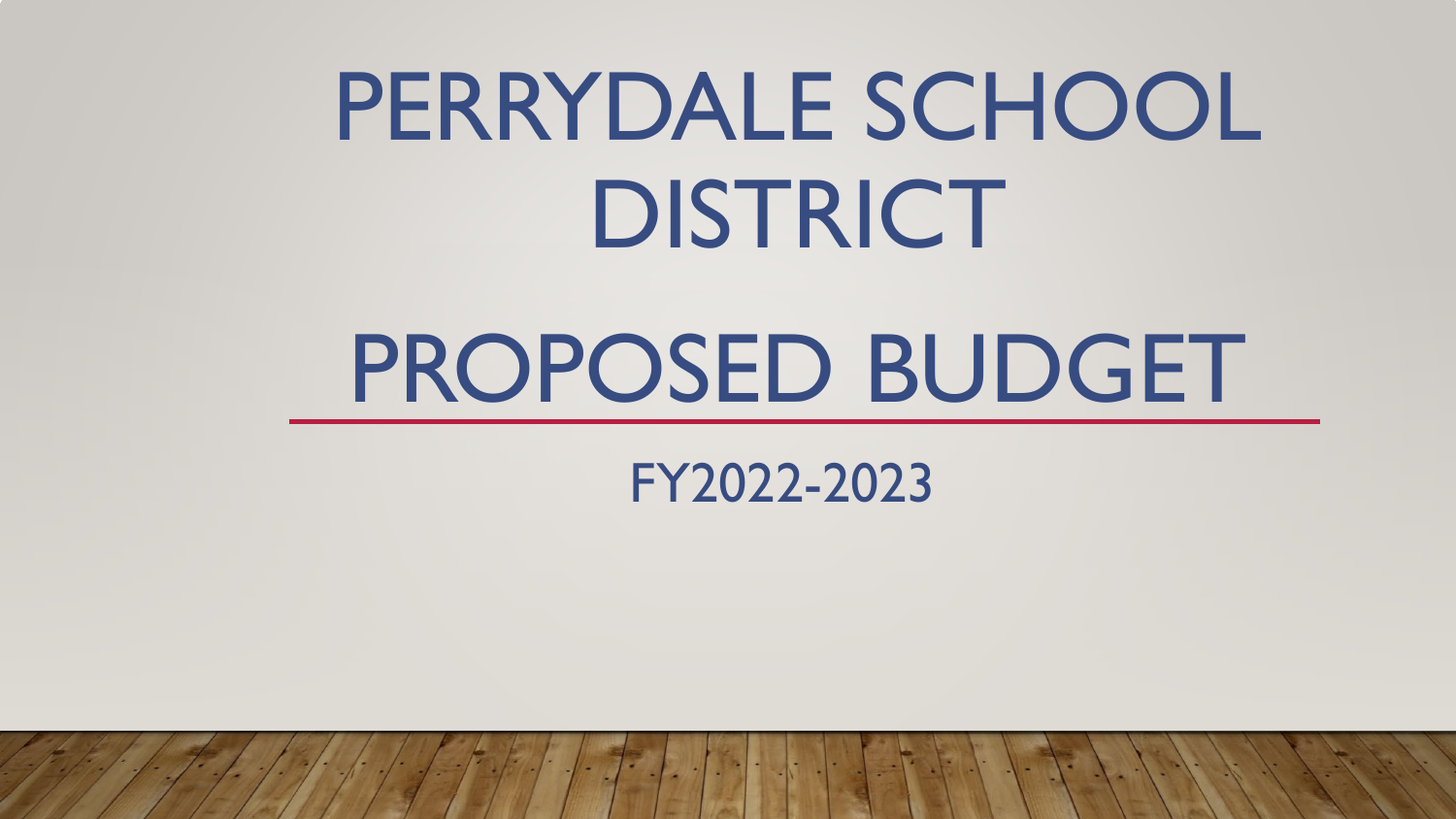# New Items Proposed

## ● **SIA - Fund 258:**

o Portion of Funds used for CTE Classroom for Construction and Equipment

## ● **Land Purchase – Fund 404**

o Deginated transfer for purchase

## ● **.25 FTE additional in Food Service**

o Reallocated for actual service

## ● **Autism Specialist – 1 FTE**

Contracted out 75% of Sevices (Revenue/Expenditures offset)

## **Construction Projects**

- Kitchen Remodel
- Playground Remodel
- Bond, OSCIM, and Siesmic Grants (still in process towards completion)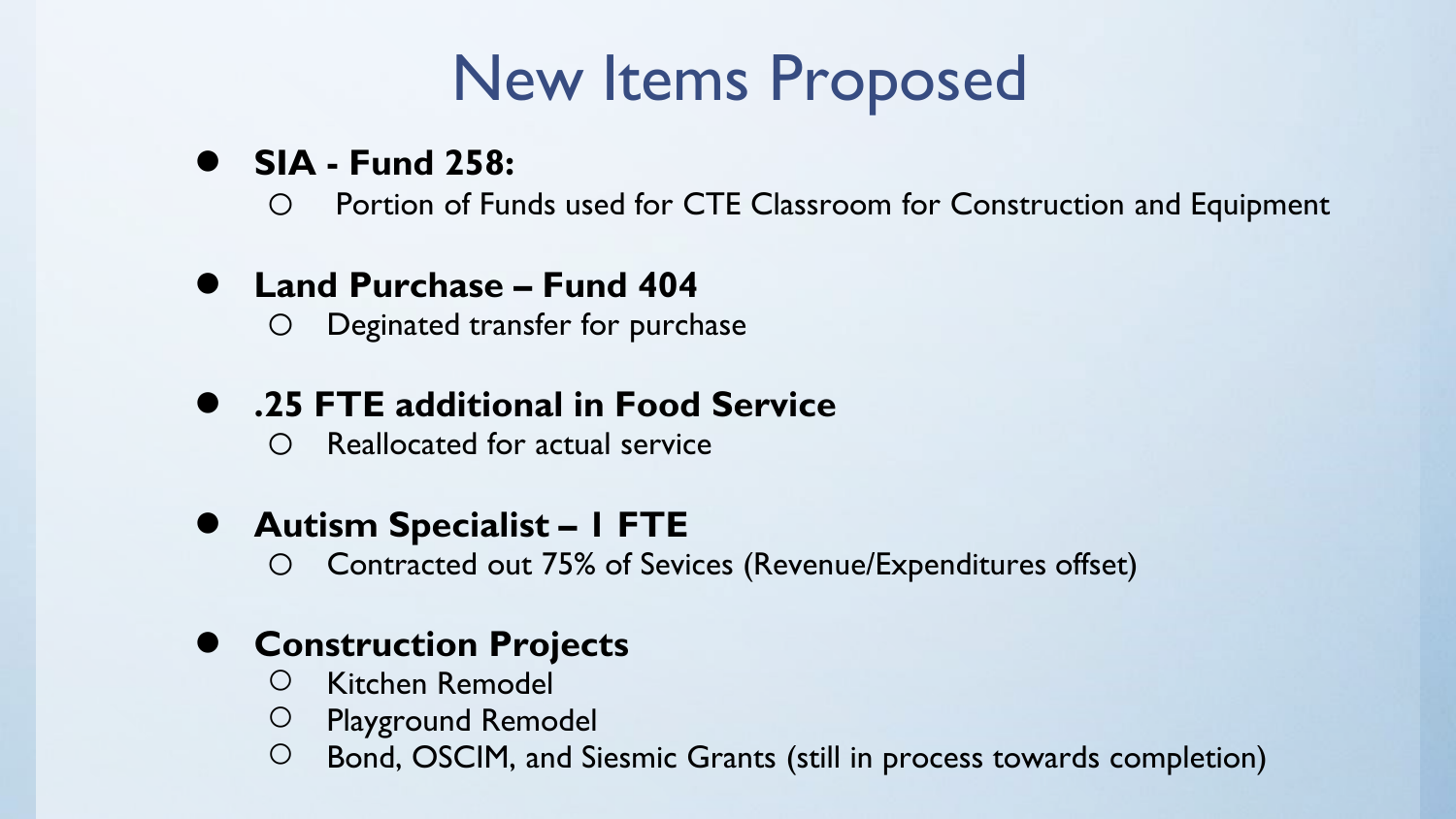## Variables

- **Construction Costs**
- **Food Service Revenue Source**
	- Due to NSLP program or Seamless Summer Option
	- Projected Budget on NLSP
	- Challenge is going from SSO to NSLP
	- May be small additional funding from the State for Meals
- **Beginning Fund Balance estimates**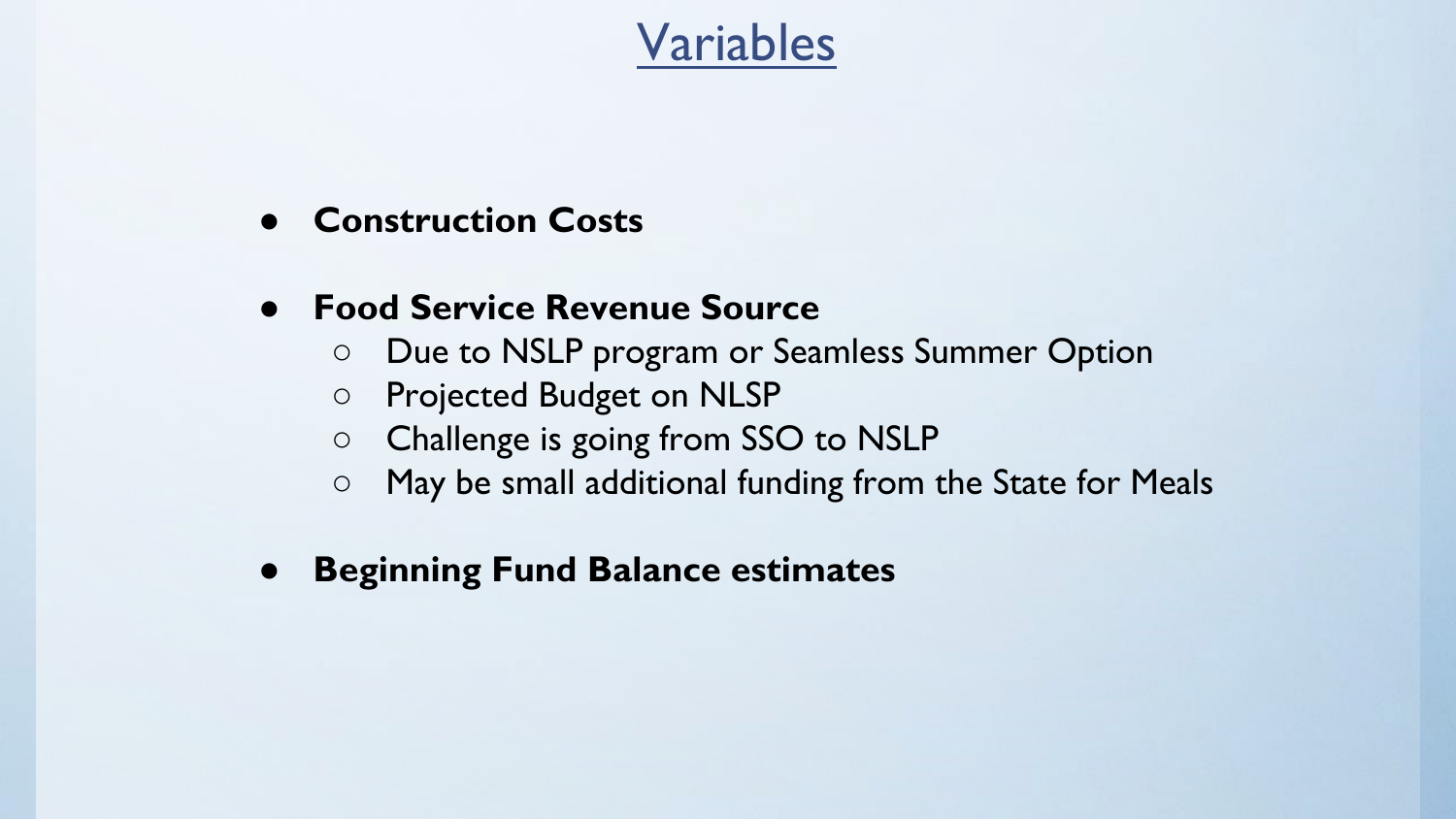# **What our Budget is Built on**

## *Budget Assumptions*

## ● Revenues

- State School Fund Revenue (pg.118)
- Property Tax and Other Local Revenue
- O Extended ADMw higher of 2 years (Weighted Student Enrollment)

## ● Expenditures

- Known
- Past History
- Assumed estimates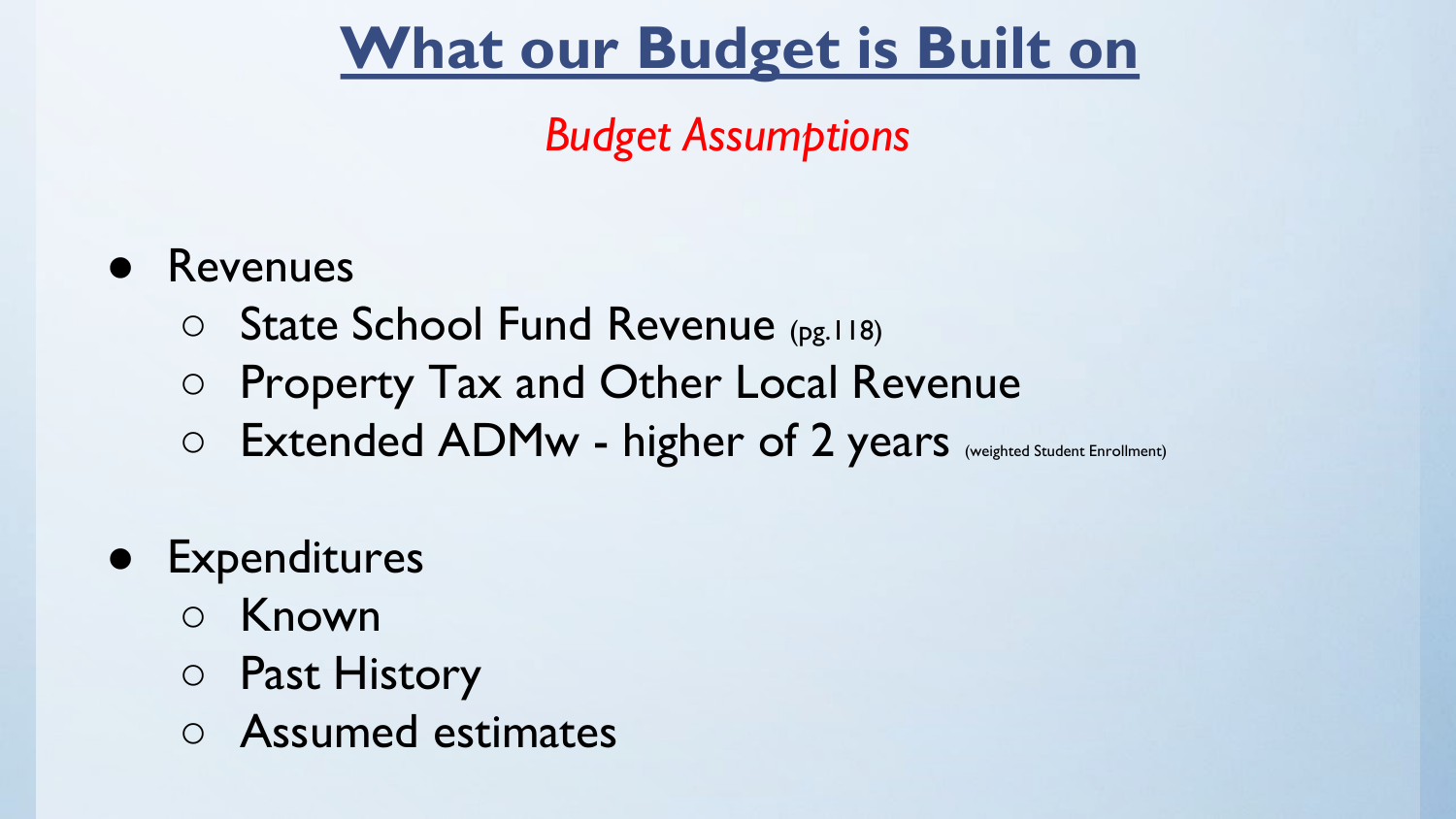# Overview of Budget Document

For

School Year 2022-2023

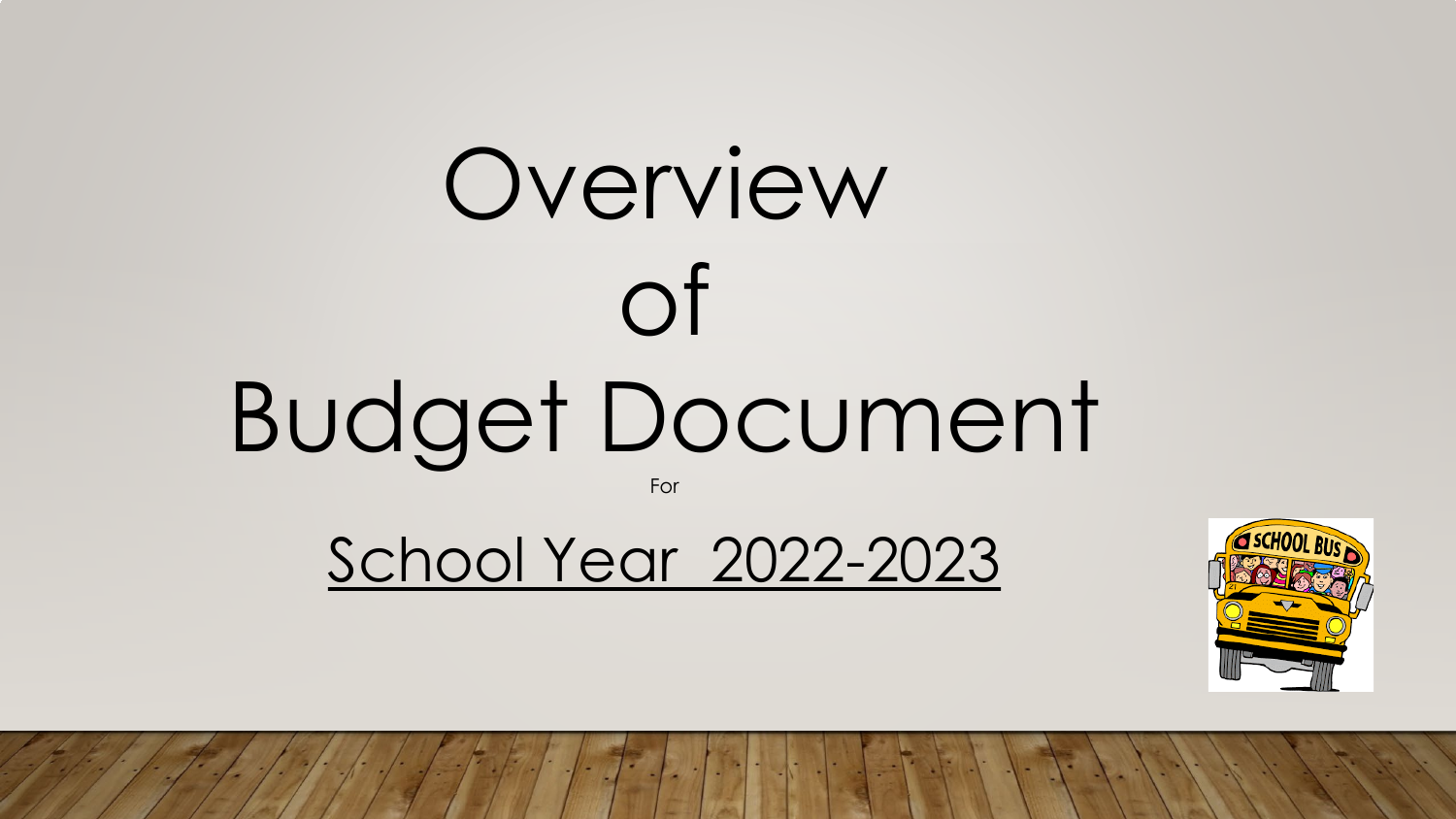## **BUDGET ASSUMPTIONS** (PG. 10)

# Perrydale School District #21<br>Budget Assumptions<br>FYE June 30, 2023

#### Actual ADM and Projected Enrollment ADM:

|                       | <b>FY15-16</b><br><b>Actuals</b> | <b>FY16-17</b><br><b>Actuals</b> | <b>FY17-18</b><br><b>Actuals</b> | <b>FY 18-19</b><br><b>Actuals</b> | FY 19-20<br><b>Actuals</b> | FY 20-21<br><b>Actuals</b> | FY21-22<br><b>October 1st</b><br><b>Enrollment</b> | FY22-23<br><b>Estimated</b> |
|-----------------------|----------------------------------|----------------------------------|----------------------------------|-----------------------------------|----------------------------|----------------------------|----------------------------------------------------|-----------------------------|
| Kindergarten          | 25                               | 27                               | 21                               | 24                                | 24                         | 16                         | 18                                                 | 22                          |
|                       | 22                               | 25                               | 28                               | 23                                | 24                         | 27                         | 21                                                 | 24                          |
|                       | 23                               | 24                               | 25                               | 25                                | 25                         | 23                         | 24                                                 | 24                          |
|                       | 24                               | 25                               | 25                               | 25                                | 26                         | 24                         | 24                                                 | 24                          |
|                       | 28                               | 23                               | 25                               | 23                                | 25                         | 24                         | 22                                                 | 24                          |
|                       | 24                               | 27                               | 23                               | 25                                | 23                         | 26                         | 28                                                 | 24                          |
|                       | 25                               | 24                               | 25                               | 23                                | 25                         | 24                         | 27                                                 | 27                          |
|                       | 25                               | 25                               | 23                               | 26                                | 26                         | 18                         | 25                                                 | 27                          |
|                       | 23                               | 23                               | 26                               | 23                                | 25                         | 26                         | 23                                                 | 25                          |
|                       | 25                               | 23                               | 21                               | 25                                | 23                         | 21                         | 24                                                 | 25                          |
| 10                    | 25                               | 26                               | 24                               | 26                                | 24                         | 22                         | 27                                                 | 25                          |
| п                     | 16                               | 26                               | 24                               | 23                                | 25                         | 24                         | 20                                                 | 25                          |
| 12                    | 28                               | 17                               | 24                               | 22                                | 20                         | 19                         | 23                                                 | 18                          |
| <b>Total Students</b> | 314                              | 315                              | 313                              | 312                               | 315                        | 294                        | 306                                                | 314                         |

**Extended ADMw** 459.02

| <b>Extended ADMw</b>                          | 459.02                                                                                                                                                                                  |
|-----------------------------------------------|-----------------------------------------------------------------------------------------------------------------------------------------------------------------------------------------|
| <b>State School Fund (SSF)</b>                | 9.299 Billion (49/51 Split) Estimate on 02/25/2022                                                                                                                                      |
| <b>Perrydale School District Share of SSF</b> | \$4,430,089                                                                                                                                                                             |
| <b>Property Taxes and Local Revenue</b>       | Included in SSF at \$617,200                                                                                                                                                            |
| <b>Beginning General Fund Balance</b>         | \$1,717,313 used as a resource (27% of budget)                                                                                                                                          |
| <b>Contingency General Fund Balance</b>       | \$535,185 used as planned reserve                                                                                                                                                       |
| <b>Salaries</b>                               | Full Step increase as of July 1, 2022 and 168 days licensed calendar with 150 student contact days.<br>Salary schedule increases based on Collective Bargaining Agreements for FY22-23. |
| Other Payroll Expenditure Anticipated         | Paid Family Leave. Contributions start 01/2023. Required Oregon Wage and Hour Laws.                                                                                                     |
| <b>PERS</b>                                   | 26.83% Teir I & II, 23.72% OPSRP and 6.00% employer pickup for a total of 32.83% and 29.72%,<br>respectively.                                                                           |
| <b>Health Insurance</b>                       | Cap of \$1,509 monthly, includes the higher of (\$190 H.S.A or \$127 VEBA monthly).<br>Health benefit package for Classified .50 FTE or higher.                                         |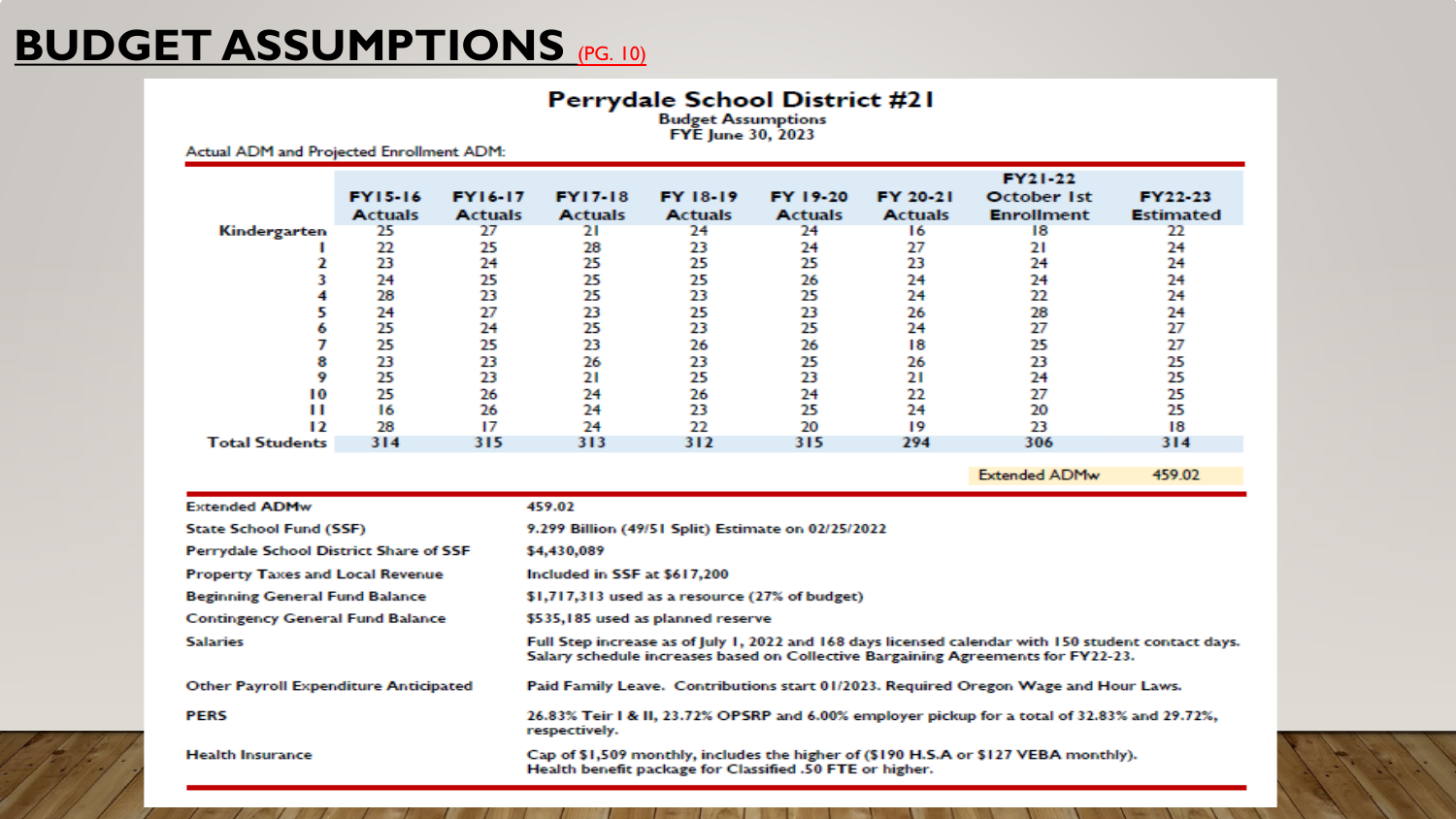### ALL FUNDS WITH FTE PROPOSED BUDGET APPROPRIATIONS (PG.17)

| <b>Fund Number and Title</b>                   |    | <b>Proposed Budget</b><br>FY2022-23 |          | <b>Proposed</b><br><b>Budget</b><br><b>FTE</b> |
|------------------------------------------------|----|-------------------------------------|----------|------------------------------------------------|
| 100 - GENERAL FUND                             | \$ | 6,287,784.00                        | - S      | 39.38                                          |
| <b>200 - BUDGET AUTHORITY</b>                  | \$ | 100,000.00                          |          |                                                |
| 201 - CARES ACT *Only ESSER II Funds Remaining | \$ | 40,000.00                           |          |                                                |
| 204 - PRE SCHOOL GRANT                         | \$ | 8,074.00                            | -S       |                                                |
| 205 - AFTER SCHOOL PROGRAM                     | \$ | 9,000.00                            | <b>S</b> | 0.25                                           |
| 206 - ASPIRE                                   | \$ | 4,000.00                            |          |                                                |
| 207 - OUTDOOR SCHOOL                           | \$ | 11,700.00                           | -S       | 0.07                                           |
| 208 - IDEA                                     | \$ | 52,707.00                           | Ŝ.       | 0.63                                           |
| 210 - ERATE FUND                               | \$ | 14,956.00                           |          |                                                |
| 211 - TITLE 1-A & 1-D GRANTS                   | \$ | 25,200.00                           | <b>S</b> | 0.21                                           |
| 213 - TITLE 2A & 2D GRANT                      | \$ | 5,676.00                            | -S       |                                                |
| <b>214 - TITLE IV-A STUDENT SUPPRT</b>         | \$ | 10,000.00                           | <b>S</b> | 0.08                                           |
| 215 - RURAL ED GRANT                           | \$ | 46,418.00                           | -S       | 0.33                                           |
| 218 - FARM TO SCHOOL                           | \$ | 850.00                              |          |                                                |
| 220 - UNEMPLOYMENT FUND                        | \$ | 12.550.00                           |          |                                                |
| <b>250 - FACILITY IMPROVEMENTS</b>             | \$ | 392,000.00                          |          |                                                |
| 251 - FOOD SERVICE                             | \$ | 245,100.00                          | -S       | 1.75                                           |
| <b>252 - STUDENT ACTIVITY</b>                  | \$ | 140,000.00                          |          |                                                |
| <b>253 - ATHLETIC FUNDS</b>                    | \$ | 241,400.00                          | S        | 1.86                                           |
| 254 - YEARBOOK FUND                            | \$ | 8,000.00                            |          |                                                |
| 255 - FFA                                      | \$ | 36,350.00                           | s.       | 0.14                                           |
| 256 - CAREER PATHWAYS                          | \$ | 3,000.00                            |          |                                                |
| 258 - SIA GRANT                                | \$ | 443,640.46                          | -S       | 3.00                                           |
| 260 - SB 1149 ENERGY FUND                      | \$ | 88.640.00                           |          |                                                |
| 298 - MEASURE 98 GRANT                         | \$ | 126,768.00                          | -S       | 1.00                                           |
| 300 - DEBT SERVICE FUND                        | Ś  | 189,250.00                          |          |                                                |
| 401 - CAPITAL IMPROVEMENT BOND 2020 FUND       | \$ | 3,298,751.00                        |          |                                                |
| 402 - CAPITAL IMPROVEMENT OSCIM GRANT FUND     | \$ | 3,228,109.00                        |          |                                                |
| <b>403 - SEISMIC REHABILITATION GRANT</b>      | \$ | 2,232,990.00                        |          |                                                |
| 404 - LAND PURCHASE *NEW                       | Ś  | 80,000.00                           |          |                                                |
| <b>Grand Total</b>                             | Š  | 17,382,913.46                       | -Ŝ       | 48.70                                          |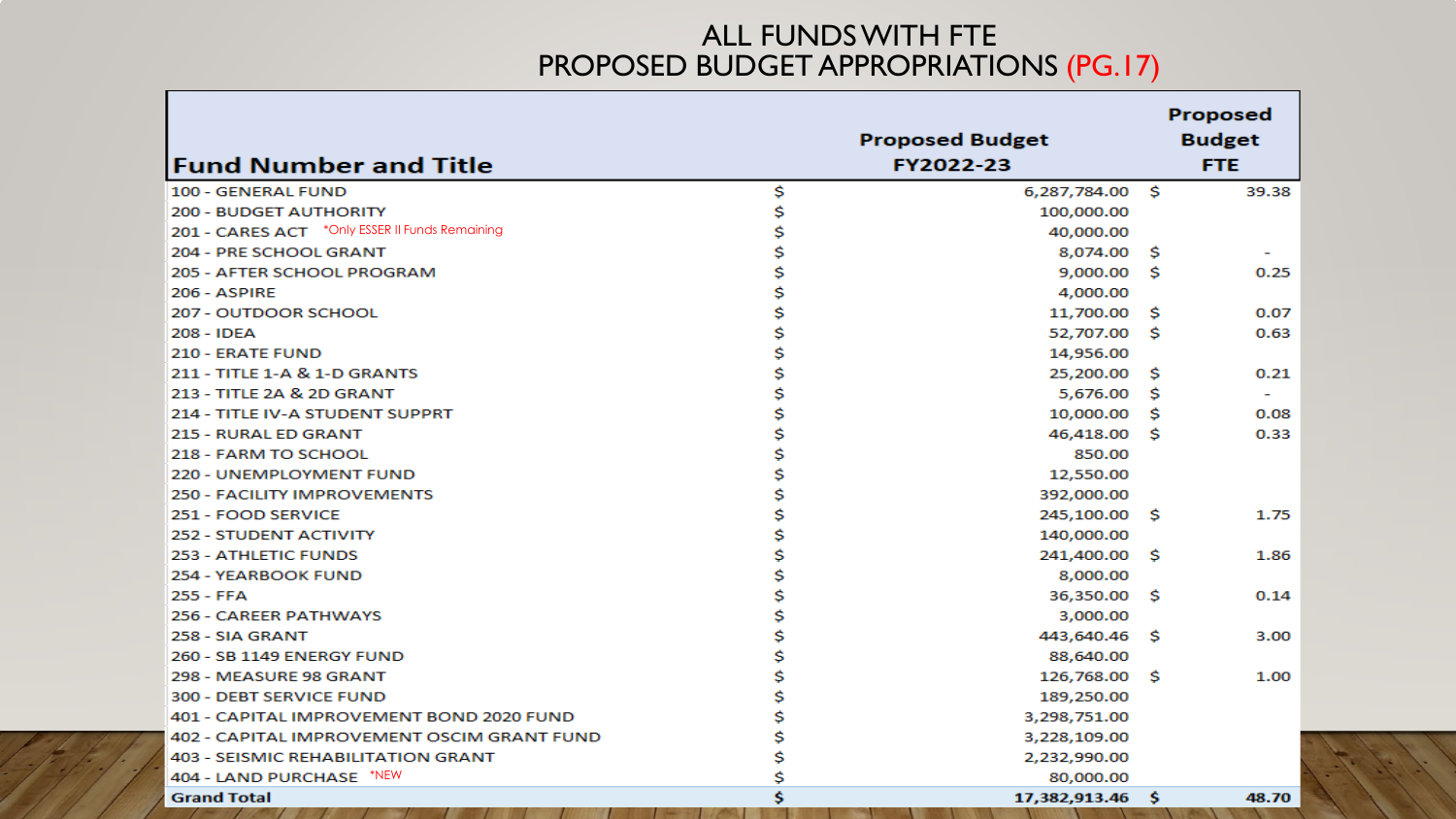#### **Perrydale School District**

#### **Summary of All Funds**

#### Revenue and Expenditures by Function / Expenditures by Object

#### **Proposed Budget**

#### FY2022-2023

#### **Revenue Summary for All Funds**

|                               | 100 - General Fund | <b>200 - Special Revenues</b> |      | 300 - Debt Service | 400 - Capital Projects | <b>Grand Total</b> |
|-------------------------------|--------------------|-------------------------------|------|--------------------|------------------------|--------------------|
| 1000 - Local Sources          | 701.220 \$         | $195,686$ \$                  |      | $166,250$ \$       | 15,600                 | 1.078.756          |
| 2000 - Intermediate Sources   | 2,000S             | 33,640                        |      |                    |                        | 35,640             |
| 3000 - State Sources          | 3,865,226          | 446,861                       |      |                    | 5,461,099              | 9,773,186          |
| 4000 - Federal Sources        | $2,025$ \$         | 298,402                       |      |                    |                        | 300,427            |
| 5200 - Interfund Transfers    |                    | 598,739                       |      |                    | 80,000                 | 678,739            |
| 5400 - Beginning Fund Balance | $1,717,313$ \$     | 492,701                       |      | 23,000 \$          | 3,283,151              | 5.516.165          |
| <b>Grand Total</b>            | 6,287,784          | 2,066,029                     | - \$ | $189,250$ \$       | 8,839,850              | \$17,382,913       |

#### **Expenditure Summary by Function**

|                                               | 100 - General Fund |  | <b>200 - Special Revenues</b> |  | 300 - Debt Service | 400 - Capital Projects |           | <b>Grand Total</b> |
|-----------------------------------------------|--------------------|--|-------------------------------|--|--------------------|------------------------|-----------|--------------------|
| 1000 - INSTRUCTION                            | 3.201.510          |  | 1.198.583                     |  |                    |                        |           | 4,400,093          |
| 2000 - SUPPORT SERVICES                       | 1,868,850 \$       |  | 108,856                       |  |                    |                        |           | 1,977,706          |
| 3000 - ENTERPRISE AND COMMUNITY SERVICES      | $3,500$ \$         |  | 279,950                       |  |                    |                        |           | 283,450            |
| 4000 - FACILITIES ACOUISTION AND CONSTRUCTION |                    |  | 478,640                       |  |                    |                        | 8,839,850 | 9.318,490          |
| 5100 - DEBT SERVICE                           |                    |  |                               |  | 189,250            |                        |           | 189,250            |
| <b>5200 - TRANSFER OF FUNDS</b>               | 678,739            |  |                               |  |                    |                        |           | 678,739            |
| <b>6000 - CONTINGENCIES</b>                   | 535,185            |  |                               |  |                    |                        |           | 535.185            |
| <b>Grand Total</b>                            | 6.287.784          |  | 2.066.029                     |  | $189.250$ \$       |                        | 8,839,850 | \$17,382.913       |

#### **Expenditure Summary by Object Classification**

|                                  | 100 - General Fund |     | 200 - Special Revenues | 300 - Debt Service | 400 - Capital Projects |      | <b>Grand Total</b> |
|----------------------------------|--------------------|-----|------------------------|--------------------|------------------------|------|--------------------|
| 100 - Salaries                   | 2,335,700 \$       |     | 444,080                |                    |                        |      | 2,779,780          |
| 200 - Associated Payroll Costs   | 1,729,860 \$       |     | 326,200                |                    |                        |      | 2,056,060          |
| 300 - Purchased Services         | 638,600 \$         |     | 201,600                |                    | 1,028,004              | - \$ | 1,868,204          |
| 400 - Supplies and Materials     | 275,800 \$         |     | 478,709                |                    | $100,000$ \$           |      | 854,509            |
| 500 - Capital Outlay             | $15,000$ \$        |     | 593,640                |                    | 7,711,846              |      | 8,320,486          |
| 600 - Other Objects              | 78,900 \$          |     | 21,800 \$              | 189,250            |                        |      | 289,950            |
| 1700 - Transfers                 | 678,739            |     |                        |                    |                        |      | 678,739            |
| <b>1800 - Other Use of Funds</b> | 535,185            |     |                        |                    |                        |      | 535,185            |
| <b>Grand Total</b>               | 6,287,784          | -\$ | $2.066.029$ \$         | $189.250$ \$       | 8,839,850              |      | \$17,382,913       |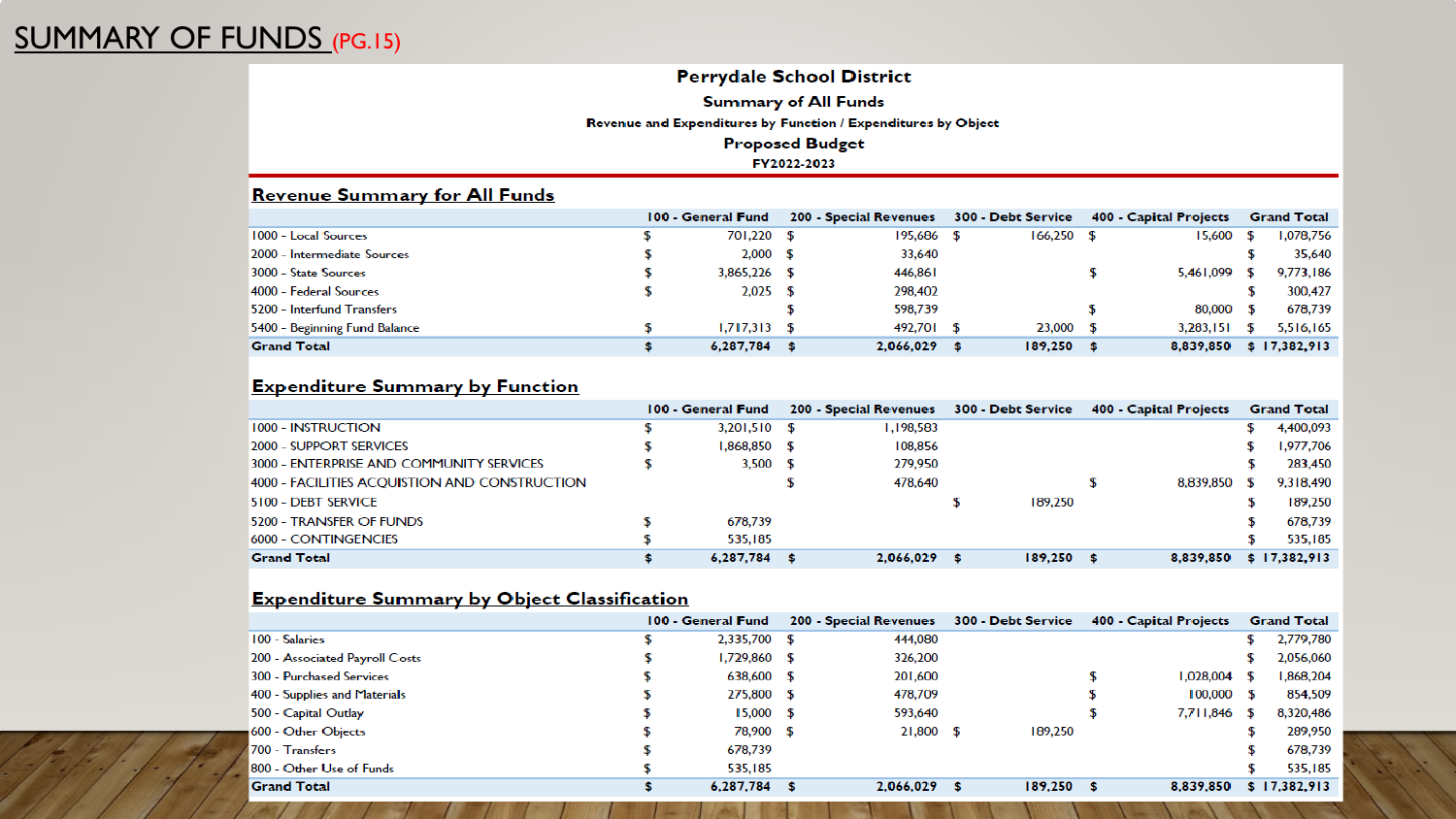## ALL FUNDS RECONCILATION (PG.16)

### Perrydale School District #21 PROPOSED BUDGET - ALL FUNDS **FYE JUNE 30, 2023**

|                                                                   | <b>GENERAL FUNDS</b> | <b>SPECIAL REVENUE</b><br><b>FUNDS</b> | <b>DEBT SERVICE</b><br><b>FUNDS</b> | <b>CAPITAL PROJECT</b><br><b>FUNDS</b> | <b>TOTAL</b> |
|-------------------------------------------------------------------|----------------------|----------------------------------------|-------------------------------------|----------------------------------------|--------------|
| <b>REVENUES</b>                                                   |                      |                                        |                                     |                                        |              |
| <b>Local sources</b>                                              | 701,220              | 195,686                                | 166,250                             | 15,600                                 | 1.078.756    |
| Intermediate sources                                              | 2,000                | 33,640                                 |                                     |                                        | 35,640       |
| <b>State sources</b>                                              | 3,865,226            | 446,861                                | ÷,                                  | 5,461,099                              | 9,773,186    |
| <b>Federal sources</b>                                            | 2.025                | 298.402                                |                                     |                                        | 300,427      |
| <b>TOTAL REVENUE</b>                                              | 4,570,471            | 974,589                                | 166,250                             | 5,476,699                              | 11,188,009   |
| <b>EXPENDITURES</b>                                               |                      |                                        |                                     |                                        |              |
| Instruction                                                       | 3.201.510            | 1.198.583                              |                                     |                                        | 4,400,093    |
| <b>Support services</b>                                           | 1,868,850            | 108,856                                |                                     |                                        | 1,977,706    |
| <b>Enterprise and community services</b>                          | 3.500                | 279,950                                |                                     |                                        | 283,450      |
| Facilities acquisition and construction                           |                      | 478,640                                |                                     | 8,839,850                              | 9,318,490    |
| Debt service                                                      |                      |                                        | 189,250                             |                                        | 189,250      |
| Contingency                                                       | 535.185              | ٠                                      | $\overline{\phantom{a}}$            |                                        | 535,185      |
| <b>TOTAL EXPENDITURES</b>                                         | 5.609.045            | 2,066,029                              | 189,250                             | 8,839,850                              | 16,704,174   |
| <b>REVENUES OVER (UNDER)</b>                                      |                      |                                        |                                     |                                        |              |
| <b>EXPENDITURES</b>                                               | (1,038,574)          | (1,091,440)                            | (23,000)                            | (3,363,151)                            | (5,516,165)  |
| <b>OTHER FINANCING SOURCES (USES)</b>                             |                      |                                        |                                     |                                        |              |
| Operating transfers in                                            |                      | 598,739                                |                                     | 80,000                                 | 678,739      |
| Operating transfers out                                           | (678, 739)           |                                        |                                     |                                        | (678, 739)   |
| Gain (loss) on sale of capital assets                             |                      |                                        |                                     |                                        |              |
| TOTAL OTHER FINANCING SOURCES (USES)                              | (678, 739)           | 598,739                                | ×.                                  | 80,000                                 | $\mathbf 0$  |
| <b>REVENUE &amp; OTHER SOURCES OVER</b><br>(UNDER) EXPENDITURES & |                      |                                        |                                     |                                        |              |
| <b>OTHER USES</b>                                                 | (1,717,313)          | (492,701)                              | (23,000)                            | (3, 283, 151)                          | (5,516,165)  |
| <b>FUND BALANCE, JULY 1</b>                                       | 1,717,313            | 492,701                                | 23,000                              | 3.283.151                              | 5.516.165    |
| FUND BALANCE, JUNE 30 2023                                        | $\mathbf 0$          | 0                                      | 0                                   | 0                                      | $\circ$      |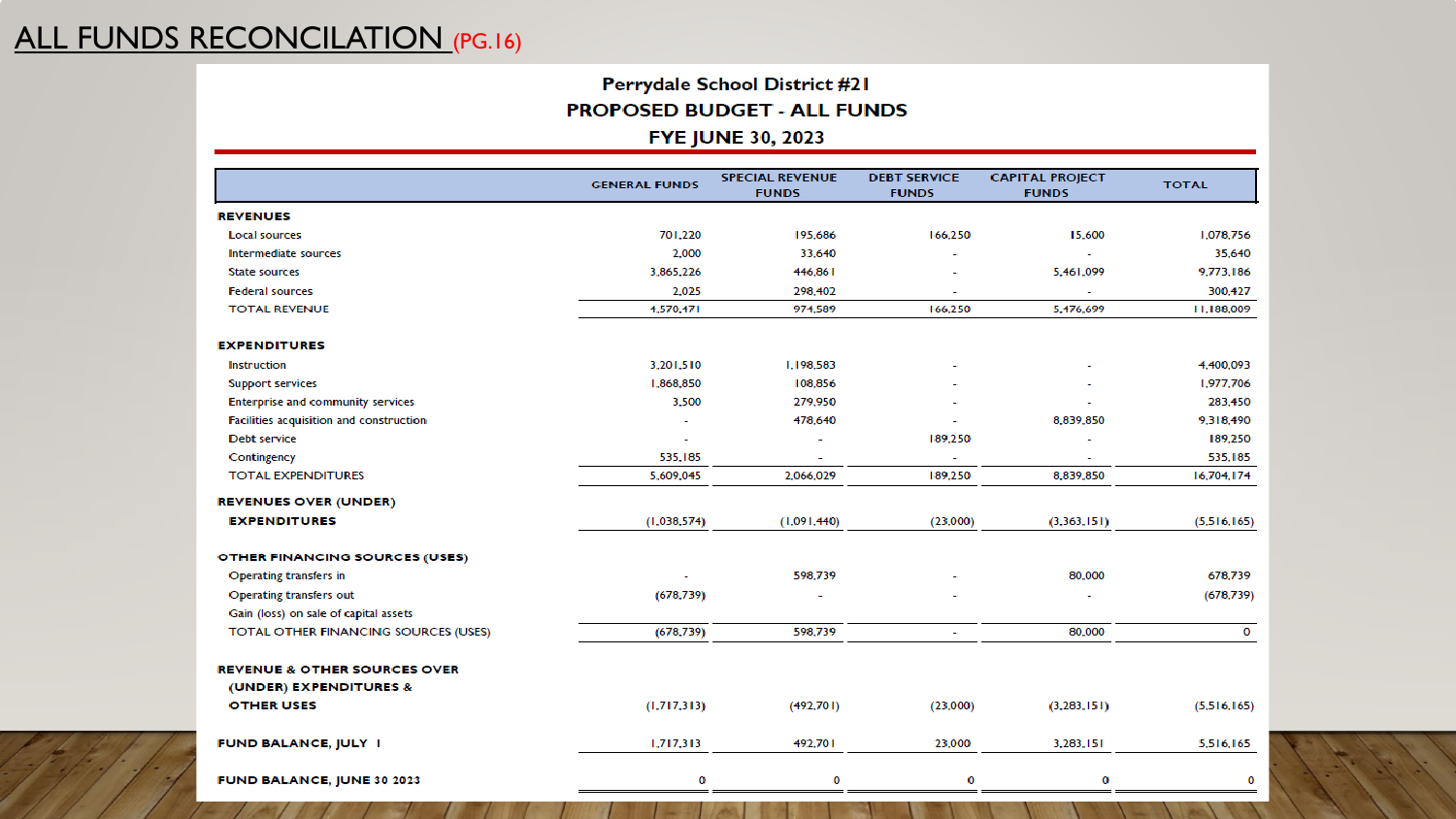## Perrydale School District #21

## **Transfers from General Fund to Other Funds**

## **FYE JUNE 30, 2023**

### **TRANSFER FROM GENERAL FUND TO:**

|             |                                     |    | <b>FY18-19</b>           |    | <b>FY19-20</b> |                | <b>FY20-21</b> | <b>Adopted</b> |                | <b>Proposed</b> |             |
|-------------|-------------------------------------|----|--------------------------|----|----------------|----------------|----------------|----------------|----------------|-----------------|-------------|
|             |                                     |    |                          |    | <b>Actuals</b> | <b>Actuals</b> |                | <b>Budget</b>  |                | <b>Budget</b>   |             |
|             | <b>FUND</b>                         |    | <b>Actuals</b>           |    |                |                |                |                | FY2021-2022    |                 | FY2022-2023 |
| *page 56-57 | 210 - E-RATE FUND                   |    |                          |    |                |                |                |                | ۰              |                 | 1,900       |
|             | $211 - T$ ITLE I-A                  |    | $\sim$                   | \$ | 12,706         | \$             | ۰.             | \$             |                |                 |             |
|             | <b>213 - TITLE II-A</b>             |    | $\blacksquare$           | \$ | 11,831         | \$             | ٠              |                | $\blacksquare$ |                 |             |
|             | <b>218 - FARM TO SCHOOL</b>         |    | $\blacksquare$           | \$ | 265            | $\sqrt{5}$     | ۰              |                |                |                 |             |
| *page 72-73 | 250 - FACILITY IMPROVEMENTS         |    | $\overline{\phantom{a}}$ | \$ | 27,000         | \$             | 170,900        | \$             | 155,000        | - \$            | 262,000     |
| page 74-76* | 251 - FOOD SERVICE                  |    | $\overline{\phantom{0}}$ | \$ | $36,000$ \$    |                | 32,200 \$      |                | 52,200 \$      |                 | 101,399     |
| *page 79-80 | <b>253 - ATHLETIC FUNDS</b>         |    | 106,607                  | \$ | 102,000        | \$             | $127,000$ \$   |                | $155,400$ \$   |                 | 189,300     |
| *page 83-84 | 255 - FFA                           | \$ | 18,257                   | \$ | 15,700         | \$             | $15,000$ \$    |                | $24,425$ \$    |                 | 20,650      |
|             | <b>257 - CTE REVILIZATION GRANT</b> |    | $\blacksquare$           | \$ | $6,410$ \$     |                | -              | \$             |                |                 |             |
| *page 96-97 | 298 - MEASURE 98 GRANT              |    | $\blacksquare$           | \$ | $\mathbf{r}$   | \$             | 14,416         | \$             | 23,490         | \$              | 23,490      |
| age 108-109 | <b>404 - LAND PURCHASE</b>          | \$ |                          |    |                |                |                | \$             |                | S               | 80,000      |
|             | <b>Total General Fund Transfers</b> |    | 124,864                  |    | 211,911        |                | 359,516        |                | 410,515        |                 | 678,739     |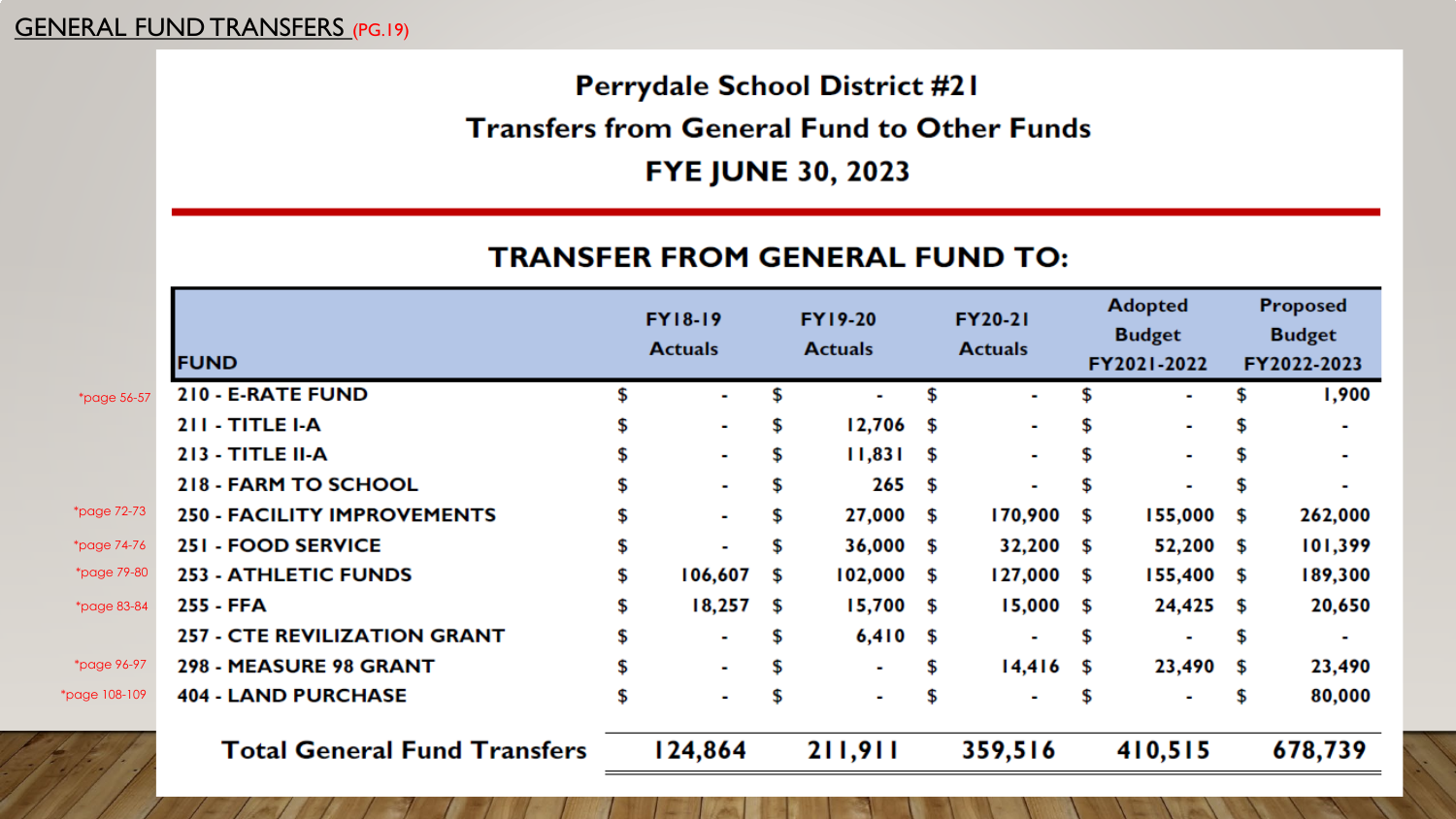### GENERAL FUND EXPENDITURES BY OBJECT (PG.24)



Payroll Expenses make up 65% of the General Fund **Expenditures** 

\*\*But other funds associated with this transfer have Payroll:

- Food Service
	- **Athletics** 
		- FFA
		- M98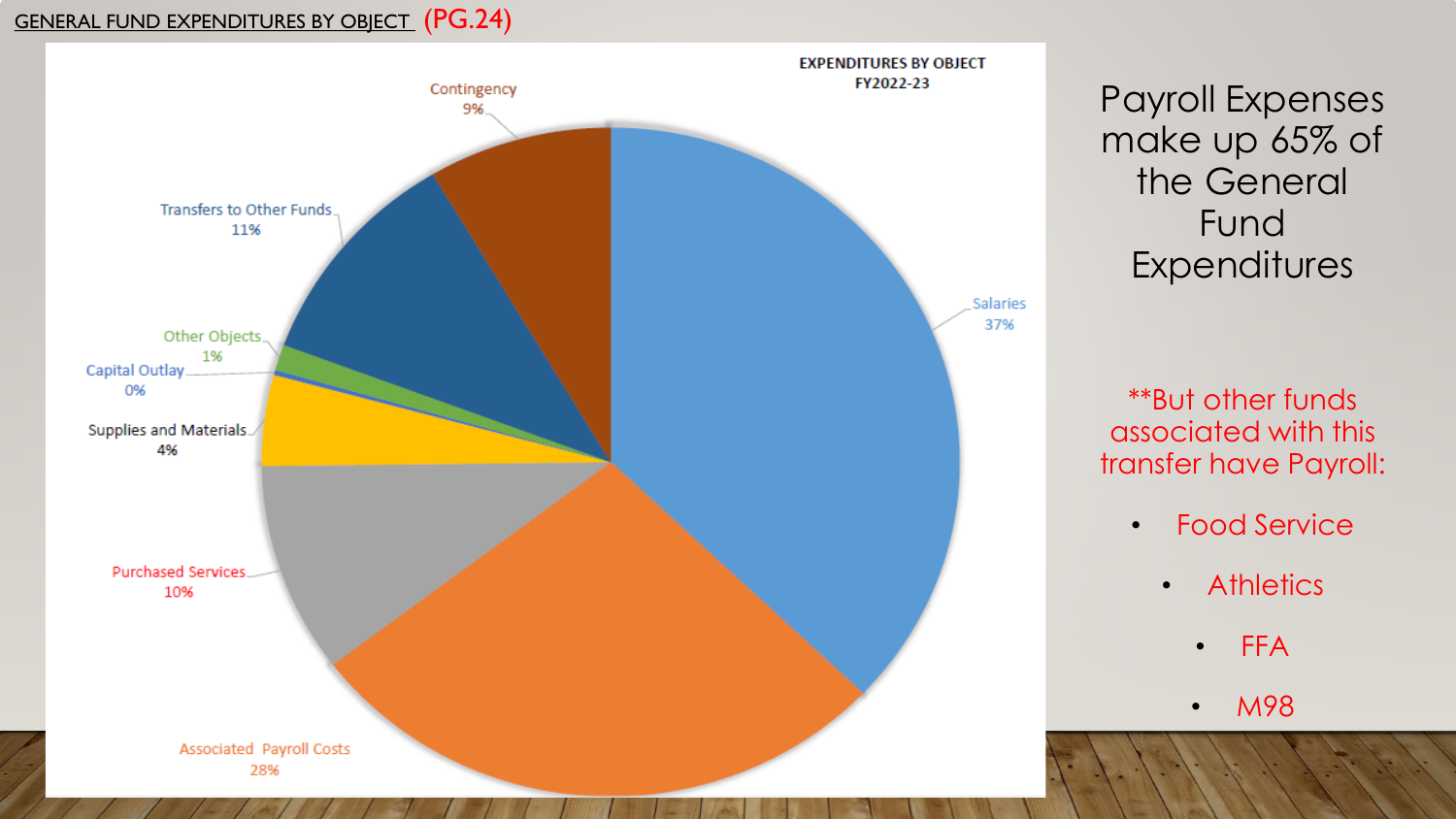#### STATE SCHOOL FUND GRANT 2022-2023 Based on \$9.299 Billion Budget with a 49/51 split as of 2/25/2022

|                                                                                  |     |                         | Polk County, Perrydale SD 21 - 2192                      |                                      |  |  |  |
|----------------------------------------------------------------------------------|-----|-------------------------|----------------------------------------------------------|--------------------------------------|--|--|--|
| 2022-2023 Local Revenue                                                          |     |                         | 2022-2023 Transportation Grant                           |                                      |  |  |  |
| Property Taxes and in-leu of property taxes from<br>local sources                | -   | \$575,838.00            | Salaries =                                               | <b>NIA</b>                           |  |  |  |
| Federal Forest Fees =                                                            |     | \$25.00                 | Pawroll =                                                | <b>NIA</b>                           |  |  |  |
| Common School Fund =                                                             |     | \$34,337,43             | Purchased Services =                                     | <b>NIA</b>                           |  |  |  |
| County School Fund =                                                             |     | \$0.00                  | Supplies $=$<br>Other $=$                                | <b>NIA</b>                           |  |  |  |
| <b>State Managed Timber</b>                                                      | - = | \$0.00                  | Garage Depreciation =                                    | <b>NIA</b><br><b>NIA</b>             |  |  |  |
| ESD Equalization                                                                 | - = | \$0.00                  | Bus Depreciation =                                       | <b>NIA</b>                           |  |  |  |
| In-Lieu of Property Taxes(non-local sources) ==                                  |     | \$7,000.00              | Fees Colected =                                          | <b>NIA</b>                           |  |  |  |
| Revenue Adjustments =                                                            |     | \$0.00                  | Non-Reimburseable =                                      | <b>NIA</b>                           |  |  |  |
| Sum of Local Revenue =                                                           |     | \$617,200.43            | Net Eligible Trans Expenditures =                        | \$135,000.00                         |  |  |  |
| 2022-2023 Experience Adjustment                                                  |     |                         | <b>Transportation per ADMr Rank</b>                      | 14%                                  |  |  |  |
| District Average Teacher Experience =                                            |     | 13.02                   | <b>Transportation Reimbursement Rate</b>                 | 70.00%                               |  |  |  |
| State Average Teacher Experience =                                               |     | 12.30                   | 70.00% of the Net Eligible Transportation Expenditures = |                                      |  |  |  |
| Experience Adjustment (Difference in District and<br>State Teacher Experience) = |     | 0.72                    |                                                          | the Transportation Grant \$94,500.00 |  |  |  |
|                                                                                  |     |                         |                                                          |                                      |  |  |  |
|                                                                                  |     | 2022-2023 Extended ADMw |                                                          |                                      |  |  |  |
| 2022-2023 ADMw 459.02<br>2021-2022 ADMw 445.67<br>Extended ADMw 439.02           |     |                         |                                                          |                                      |  |  |  |

#### 2022-2023 General Purpose Grant

Multiply the Teacher Experience Adjustment of 0.72 by \$25 then add \$4500 to the result = \$4,518.00 Then multiply \$4,518.00 by the Extended ADMw 459.02 and then by the funding ratio 2.09059674947 = \$4,335,589.00

#### 2022-2023 Total Formula Revenue

Add the General Purpose Grant \$4,335,589.00 to the Transportation Grant \$94,500.00 = \$4,430,089.00

#### 2022-2023 State School Fund Grant

Subtract the Local Revenue \$617,200.43 from the Total Formula Revenue \$4,430,089.00 = \$3,812,888.57

#### 2022-2023 Rates per ADMw

Total Formula Revenue per Extended ADMw = \$9,651

**STATE SCHOOL** FUND (SSF)  $(PG. 118)$ 

**ESTIMATE GIVEN 02/25/2022** 

General Purpose Grant per Extended ADMw = \$9,445 Charter Schools Rate( ORS 338.155) = \$9,445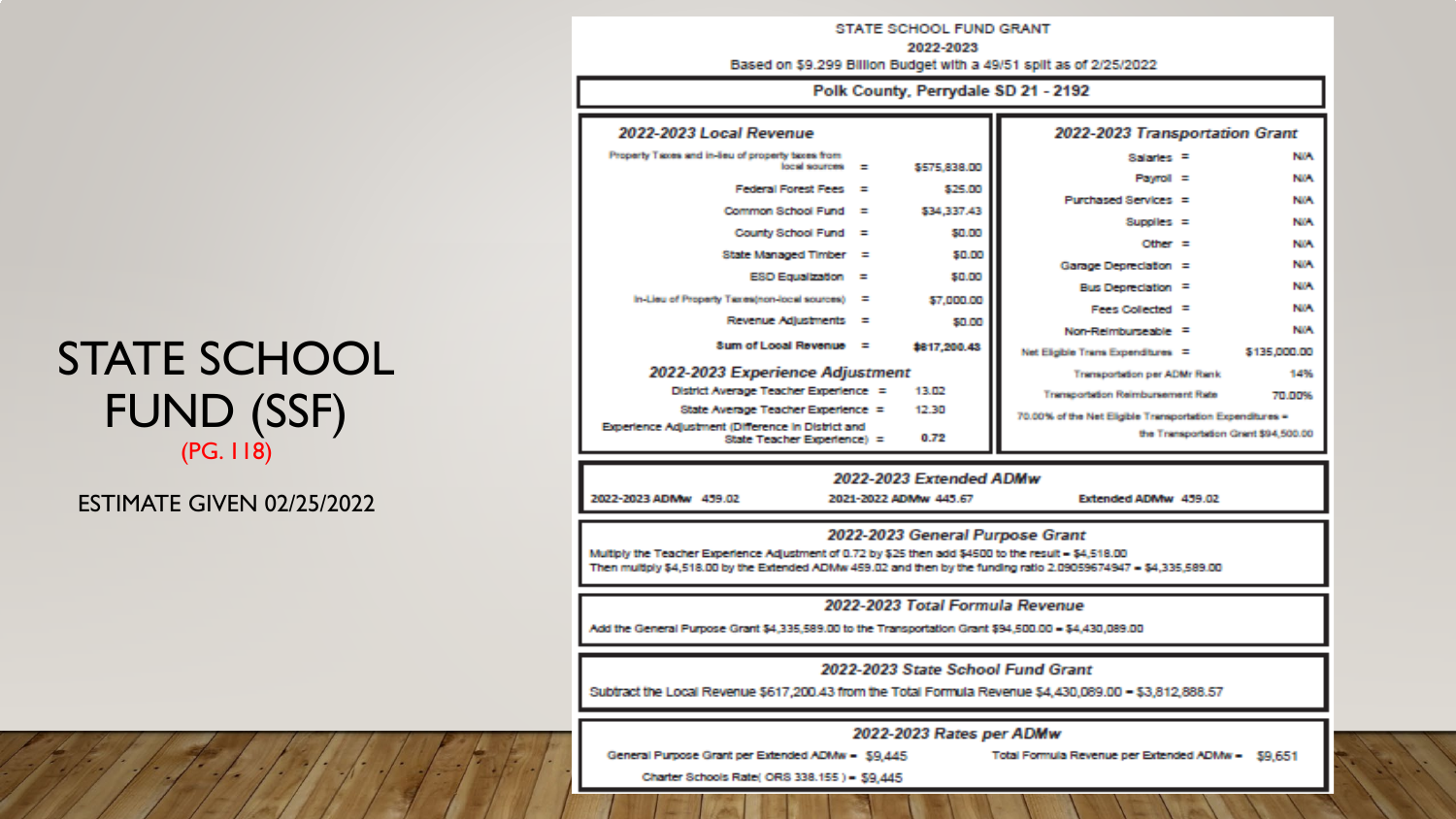### ALL FUNDS PROPOSED BUDGET MAINTENANCE AND PROJECTS LIST (PG.120)

#### Perrydale School District

#### Maintenance / Projects List

#### June 30, 2023

| <b>Planned Year</b><br>to Implement | <b>Account Code</b>        | <b>Project</b>                                                                                                                             | <b>Project Date Range</b>                             | <b>Proposed Budget</b>               |  |  |
|-------------------------------------|----------------------------|--------------------------------------------------------------------------------------------------------------------------------------------|-------------------------------------------------------|--------------------------------------|--|--|
|                                     |                            | PROPOSED FY22-23 POJECTS                                                                                                                   |                                                       |                                      |  |  |
|                                     |                            |                                                                                                                                            |                                                       |                                      |  |  |
| FY2022-23                           | 250.2540.000.000.000 - 410 | Exterior Painting of District Building                                                                                                     | 07/01/2022 - 06/30/2023                               | \$5,000                              |  |  |
| FY2022-23                           | 250.2540.000.000.000 - 460 | GYM Flooring Additional Supplies                                                                                                           | 07/01/2022 - 06/30/2023                               | \$10,000                             |  |  |
| FY2022-23                           | 250.2540.000.000.000 - 460 | GYM New Mats for Old Gym                                                                                                                   | 07/01/2022 - 06/30/2023                               | \$12,000                             |  |  |
| FY2022-23                           | 250.4150.000.000.000 - 520 | NEW Playground Purchase<br>(Using transfer for FY21-22 for Playground vs. Old Gym Floor<br>replacement of 100K as shown in FY21-22 Budget) | $07/01/2021 - 06/30/2023$                             | \$215,000                            |  |  |
| FY2022-23                           | 250.4150.000.000.000 - 520 | CTE Construction for SIA Program                                                                                                           | 07/01/2022 - 06/30/2023                               | \$80,000                             |  |  |
| FY2022-23                           | 250.4150.000.000.000 - 541 | Kitchen Modifications<br>(Using transfer 25K from FY21-22 budget for Freezer to add to<br>this funding)                                    | 07/01/2021 - 06/30/2023                               | \$50,000                             |  |  |
| FY2022-23                           | 250.4150.000.000.000 - 541 | Additional CTE Construction Equipment - SIA Program                                                                                        | 07/01/2022 - 06/30/2023                               | \$20,000                             |  |  |
| FY2022-23                           | 253.1132.000.230.000 - 410 | Middle School Dugouts/Fencing                                                                                                              | 07/01/2022 - 06/30/2023                               | \$5,000                              |  |  |
| FY2022-23                           | 260.4150.000.000.000 - 390 | Lighting for High School                                                                                                                   | 07/01/2021 - 06/30/2023                               | \$88,640                             |  |  |
|                                     |                            |                                                                                                                                            | <b>Fund 250</b><br><b>Fund 253</b><br><b>Fund 260</b> | \$392,000<br>5,000<br>£.<br>\$88,640 |  |  |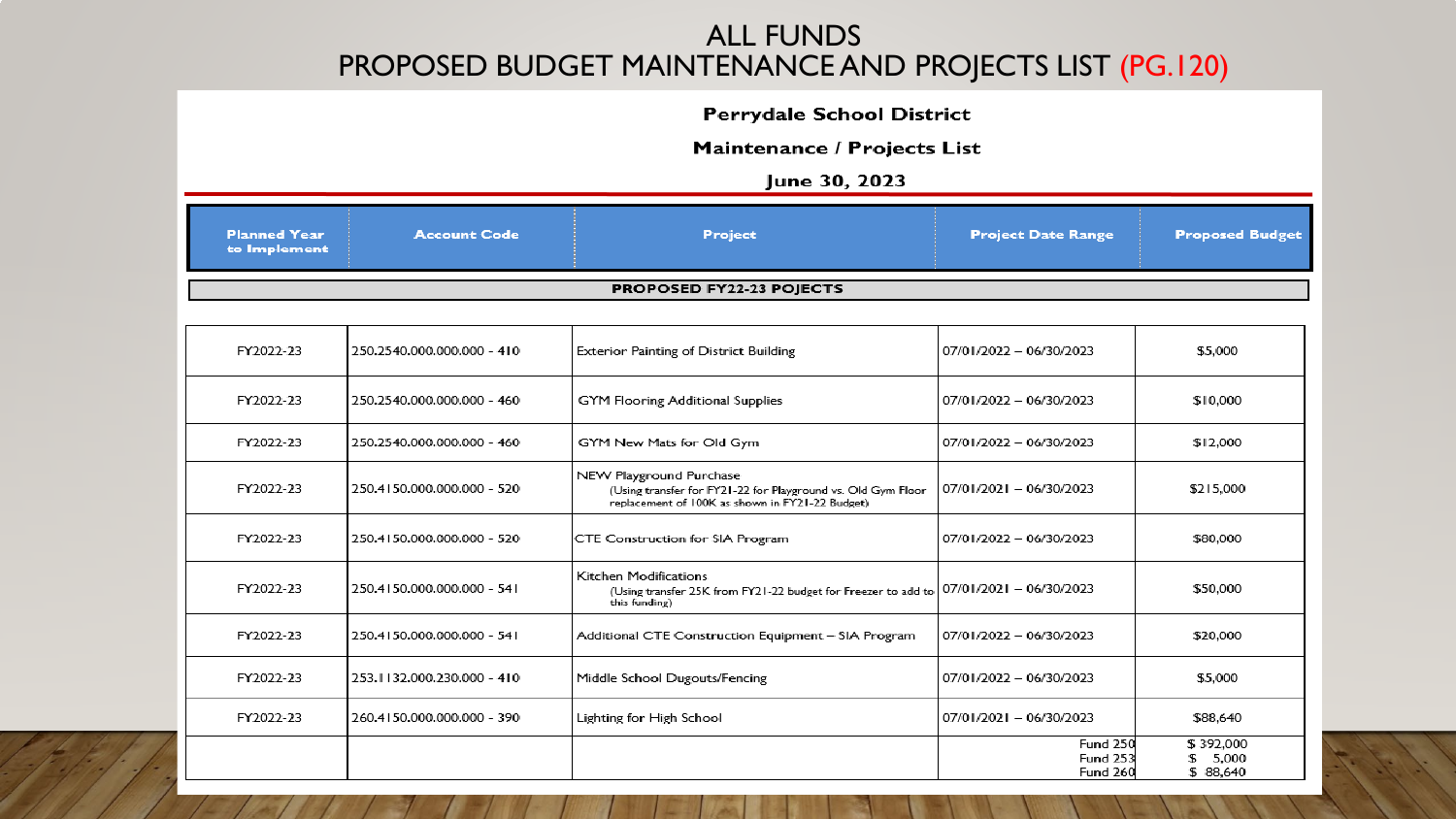

# FTE **OVERVIEW**

## Employees 48.70 FTE (pg.121 & 122)

## – **General Fund FTE – 39.38**

- o General Instruction
- o SPED Instruction
- o Support Services

## – **Special Revenue FTE – 9.32**

- o Preschool (not budgeting for FY22-23)
- o After School Program
- o SPED IDEA funding
- o Title program
- o Food Service
- o Athletics
- o SIA Program
- o M98 High School Success
- o Other Grant Funded Positions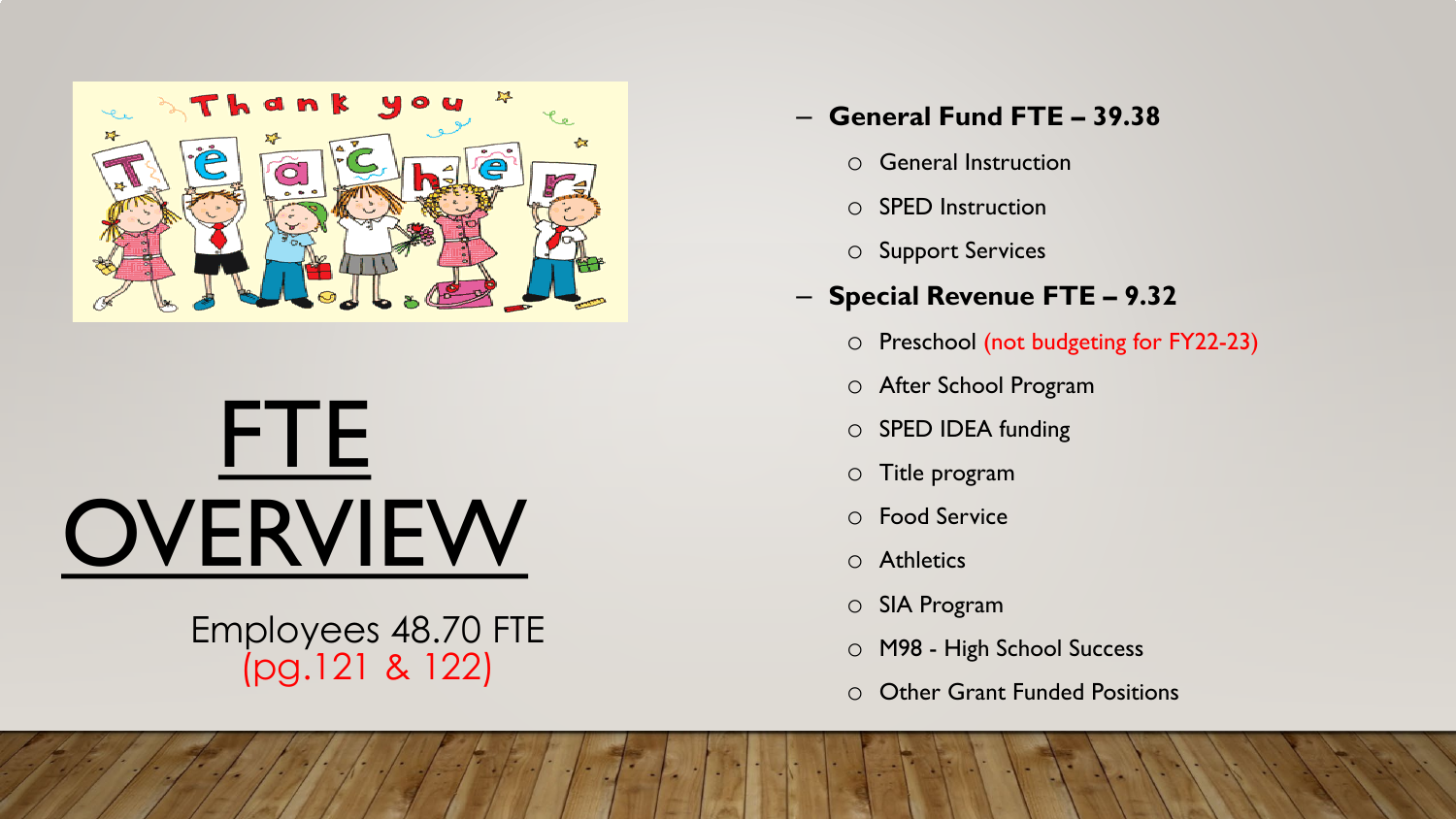## TOPIC OF DISCUSSION – NOT IN PROPOSED BUDGET

| <b>Operating Contingency</b><br>(Less) Payroll July and August FY22-23 |                                          |                         | 535,185.00 In Proposed               |
|------------------------------------------------------------------------|------------------------------------------|-------------------------|--------------------------------------|
|                                                                        | 1XX - Salaries \$<br>$2XX - Benefits$ \$ | 307,000.00<br>29,500.00 | All Employees on<br>Working 10-Month |
| Remaining in Contingency Fund for Future use                           |                                          | 198,685.00              | Contract                             |